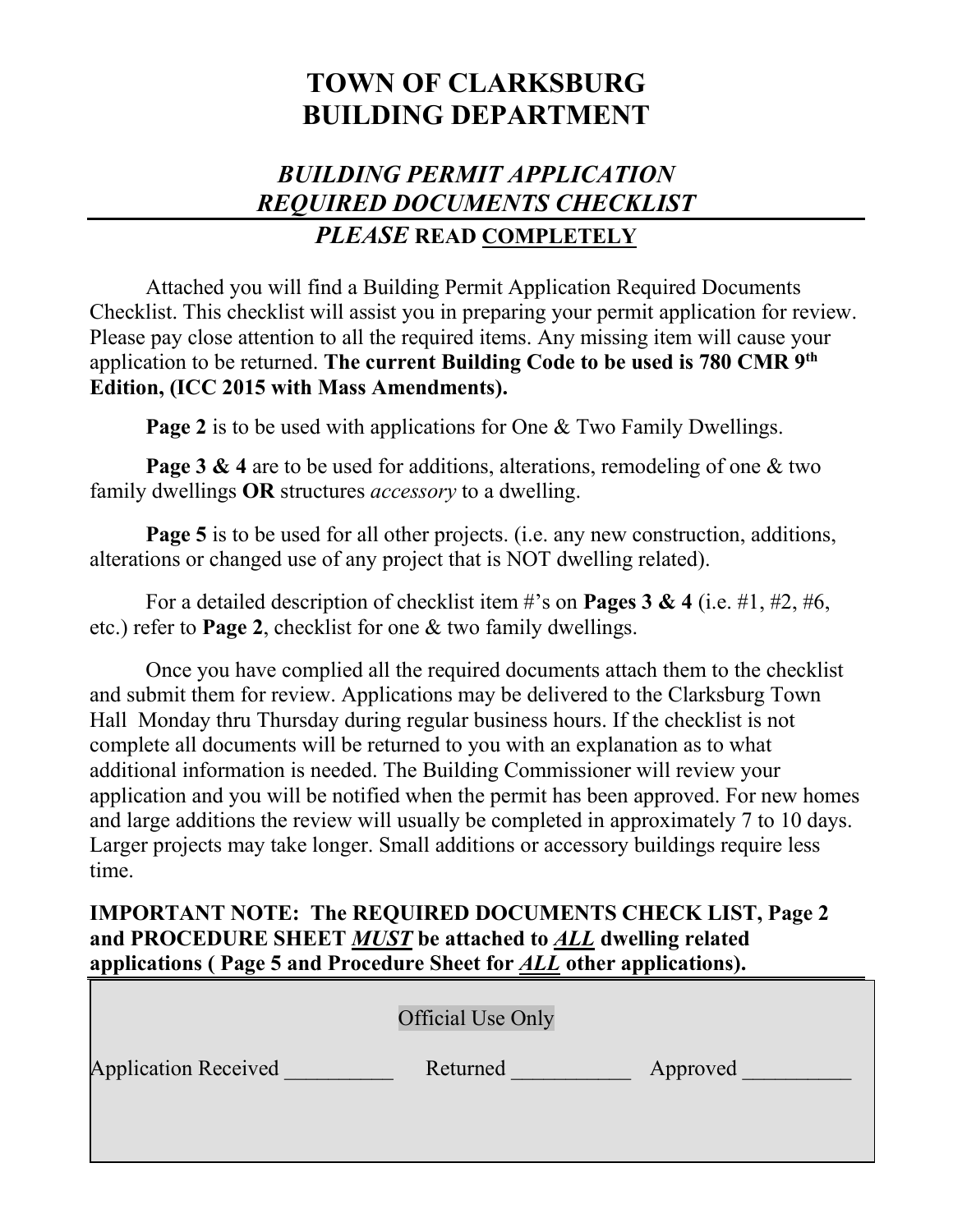# **TOWN OF CLARKSBURG BUILDING DEPARTMENT REQUIRED DOCUMENTS CHECK LIST ONE & TWO FAMILY DWELLINGS ONLY**

- 1. Required Documents Check List
	- Attached. **ATTACH THIS FORM**
	- **NOTE: Failure to comply with ALL required documents SHALL result in denial of permit.**
- 2. Procedure Sheet (See Zoning Officer for Procedure Sheet)
	- Attached completed Procedure Sheet with all required department signatures.
- 3. Building Permit Application for One or Two Family Dwellings.
	- All items in **Section 1** through **Section 6b** completed.
	- Property owner signed application (**Section 2.1** and **Section 6a or 6b**).
	- □ Contractor signed application **(Section 3.1, 3.2 & 6b)**
	- If Owner Contractor attach **Homeowner Exemption Form**
	- Attached Workers' Compensation Insurance Affidavit (**Section 4**). Affidavit required for every project.
	- **INCOMPLETE APPLICATIONS WILL BE DENIED!**
- 4. Special Permit/Site Plan Decision (If applicable).
	- Attach copy of Special Permit/Site Plan Decision registered and stamped by the Registry of Deeds.
- 5. Sewage Disposal System:
	- Attach copy of **Disposal Works Permit** (Issued by the Board of Health).
- 6. Water Supply:
	- Attached copy of **well completion report** *and* **water test** (potable water).
- 7. Driveway Permit or Curb Cut:

□ Attach copy of Street Entrance Permit, signed by the Highway Dept.

- 8. Plot Plan **REQUIRED on ALL projects** which include exterior work (excluding roofing, windows & siding) and must include:
	- Distance from building and/or additions to all **property lines** and other structures.
	- (Front yard area: Measured from lot line, **NOT** from the road pavement)
	- **u** Well location.
	- □ Septic location.
	- **Driveway.**
	- □ All existing and proposed structures.
	- Street frontage.
	- $\Box$  Lot size.
- 9. **Three** complete sets of Building Plans to include:

(Exception; Two sets for projects **not** requiring Smoke or CO detectors)

#### **Scale (minimum) ¼ inch equals 1 foot**

- $\Box$  Foundation Plan
- $\Box$  Floor Plan (for each level and Before and After plan when applicable)
- All rooms labeled and all window sizes labeled
- $\Box$  Exterior building elevations<br> $\Box$  Sectional / Skeleton view (for
- Sectional / Skeleton view (footings to ridge line) with lumber dimensions
- Smoke and Carbon Monoxide detectors location, type **& manufacturer specifications**.
- Engineered spec sheet for all engineered products, i.e. LVL's Trusses, Steel Beams, etc.
- 10. Energy Conservation Compliance Documents or copy of ResCheck.
	- Attached copy of Energy Conservation Documents as per **IECC 2018**
	- Holland is a Stretch Energy Code Community. Use IECC 2018 with 780 CMR Mass. amendments.
- 11. House Number (E911 Liaison Officer)
	- □ On application and posted on job site.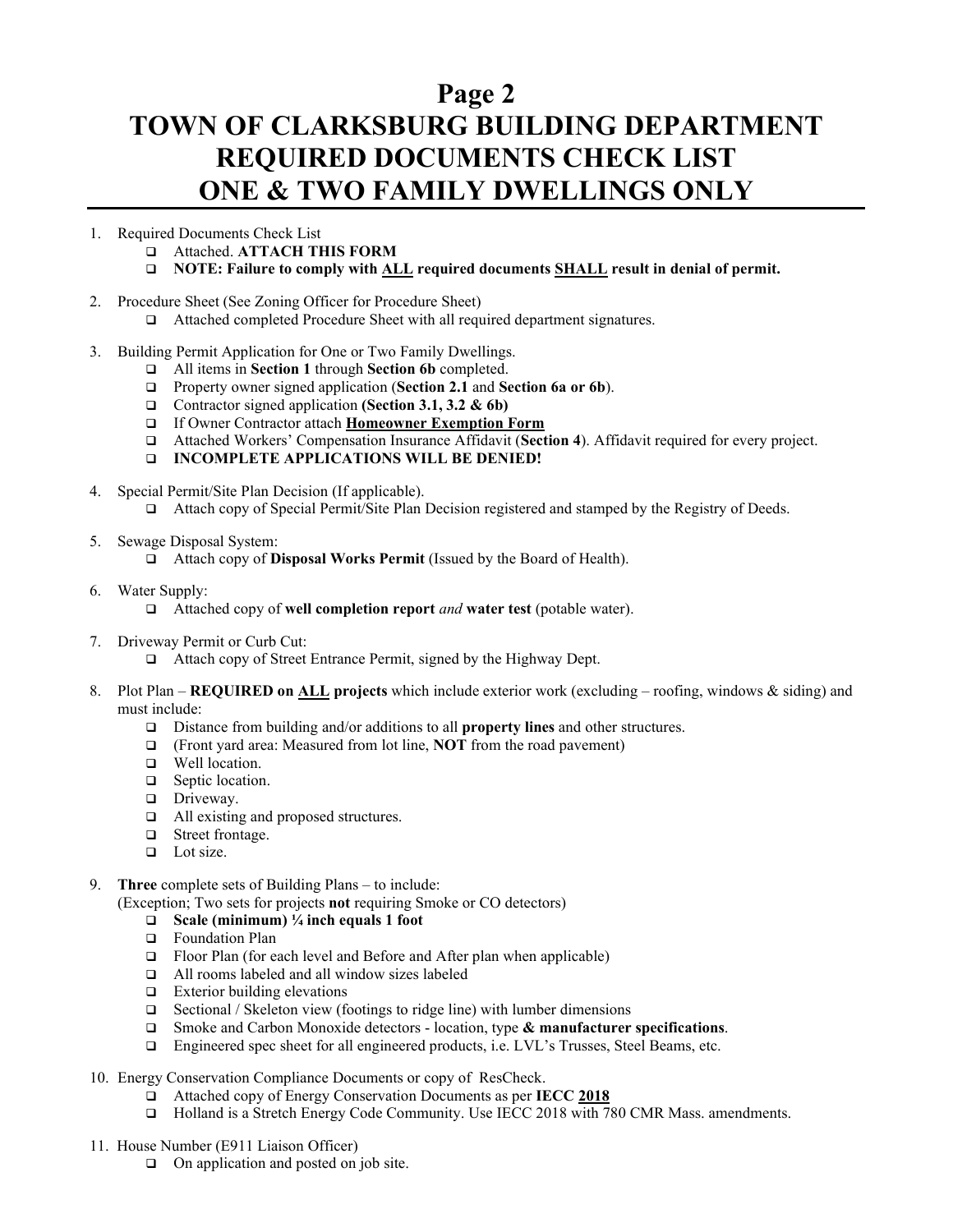# **TOWN OF CLARKSBURG** BUILDING DEPARTMENT

### **REQUIRED DOCUMENTS CHECK LIST PAGE # 2 MUST BE ATTACHED TO ALL APPLICATIONS**

### *ACCESSARY USES* **– (Accessory to One & Two Family Dwellings)**

#### **ADDITIONS:**

- $\Box$  #2 Procedure Sheet
- $\Box$  #3 Building Permit Application
- $\Box$  #4 Disposal Works Permit if adding a bedroom
- $\Box$  #6 Driveway Permit or Curb Cut only if changing location of street entrance
- $\Box$  #7 Plot Plan
- $\Box$  #8 Three complete sets of Building Plans
- #9 Energy Conservation Compliance Documents IECC 2015 or copy of ResCheck if heated/cooled.

#### **GARAGES/BREEZEWAYS:**

- $\Box$  #2 Procedure Sheet
- $\Box$  #3 Building Permit Application
- #6 Driveway Permit or Curb Cut only if changing location of street entrance
- $\Box$  #7 Plot Plan
- $\Box$  #8 Complete set of Building Plans
- $\Box$  #9 Energy Conservation Compliance Documents IECC 2015 or copy of ResCheck if heated/cooled

#### **ALTERATIONS/REMODEL: (No increase in footprint or additional living space)**

- $\Box$  #2 Procedure Sheet
- $\Box$  #3 Building Permit Application
- $\Box$  #4 Disposal Works Permit if adding a bedroom
- $\Box$  #8 Three complete sets of Building Plans Existing and Proposed
- $\Box$  #9 Energy Conservation Compliance Documents IECC 2015 or copy of ResCheck if exposing framework, i.e. gutting.

#### **ACCESSORY BUILDING/SHED:**

- $\Box$  #2 Procedure Sheet
- $\Box$  #3 Building Permit Application Exempt: 1 story tool or storage shed less than 120 sq. ft.
- $\Box$  #6 Driveway Permit or Curb Cut only if changing location of street entrance
- $\Box$  #7 Plot Plan
- $\Box$  #8 Two complete sets of Building Plans

#### **CHIMNEY/FIREPLACE:**

- $\Box$  #2 Procedure Sheet
- $\Box$  #3 Building Permit Application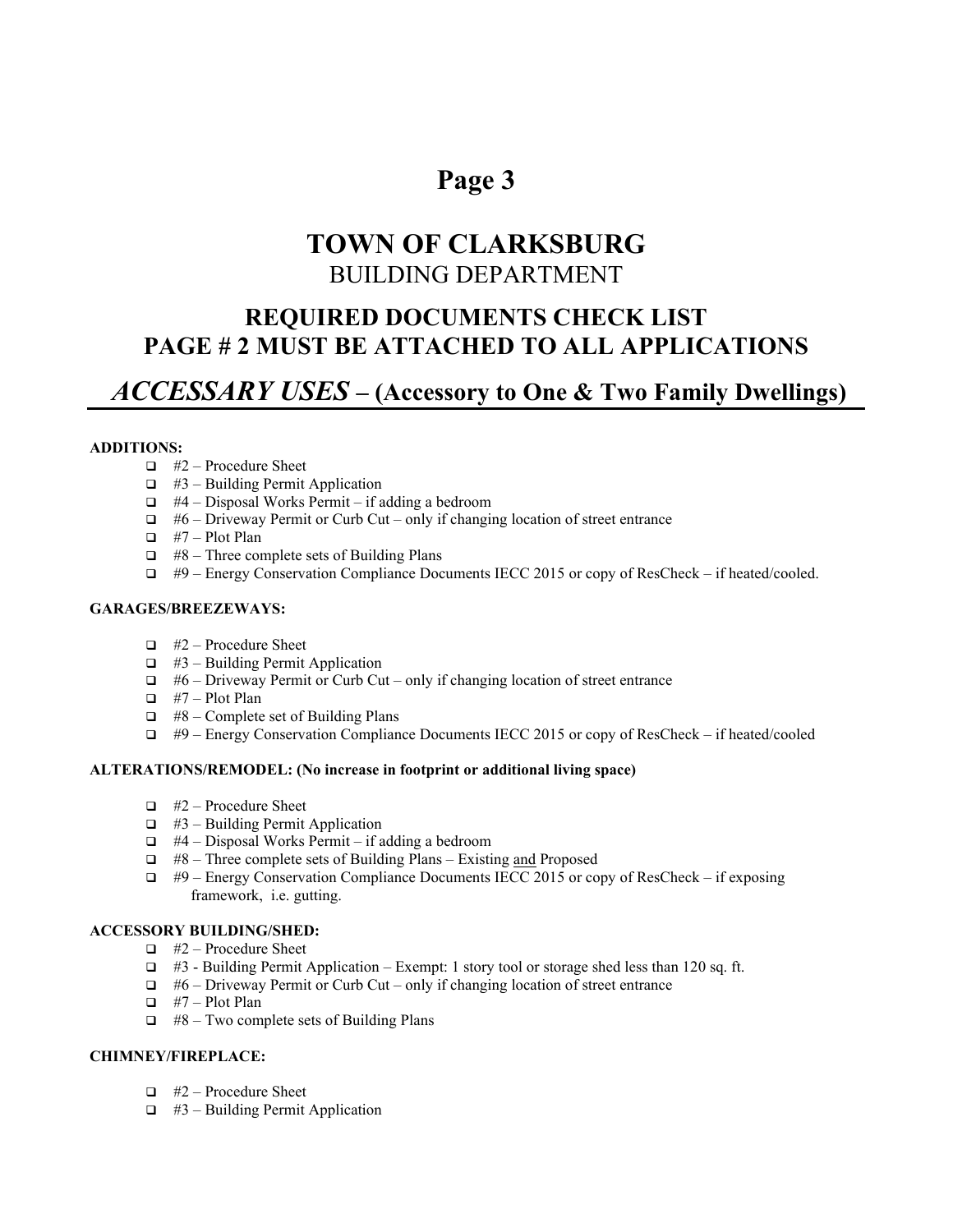# **TOWN OF CLARKSBURG BUILDING DEPARTMENT**

### *ACCESSARY USES* – (Accessory to One & Two Family Dwellings) Continued

#### **DECKS/PORCHES:**

- $\Box$  #2 Procedure Sheet
- $\Box$  #3 Building Permit Application
- $\Box$  #7 Plot Plan
- $\Box$  #8 Two complete sets of Building Plans

#### **ROOFING/SIDING/WINDOWS:**

- $\Box$  #2 Procedure Sheet
- $\Box$  #3 Building Permit Application

#### **SWIMMING POOLS:**

- $\Box$  #2 Procedure Sheet
- $\Box$  #3 Building Permit Application
- $\Box$  #7 Plot Plan
- $\Box$  #8 Two complete sets of Building Plans if in-ground to include: sectional view, all pool dimensions, if diving boards: height above water and exact location of board

#### **WOOD/COAL/PELLET STOVES:**

- $\Box$  #2 Procedure Sheet
- #3 **Solid Fuel Permit Application**
- Section 3.1 **&** 3.2 MUST be completed (If owner installed enter OWNER in Section 3)
- Section 5 Appliance type, Model & Serial # & room location.
- Section 6a MUST be signed by Owner and Section 6b MUST be signed by installer.
- Installer must have proper Construction Supervisors license **and** H.I.C. Registration #
- Appliance **must have** affixed manufacturers label and installed per manufacturer's Instructions.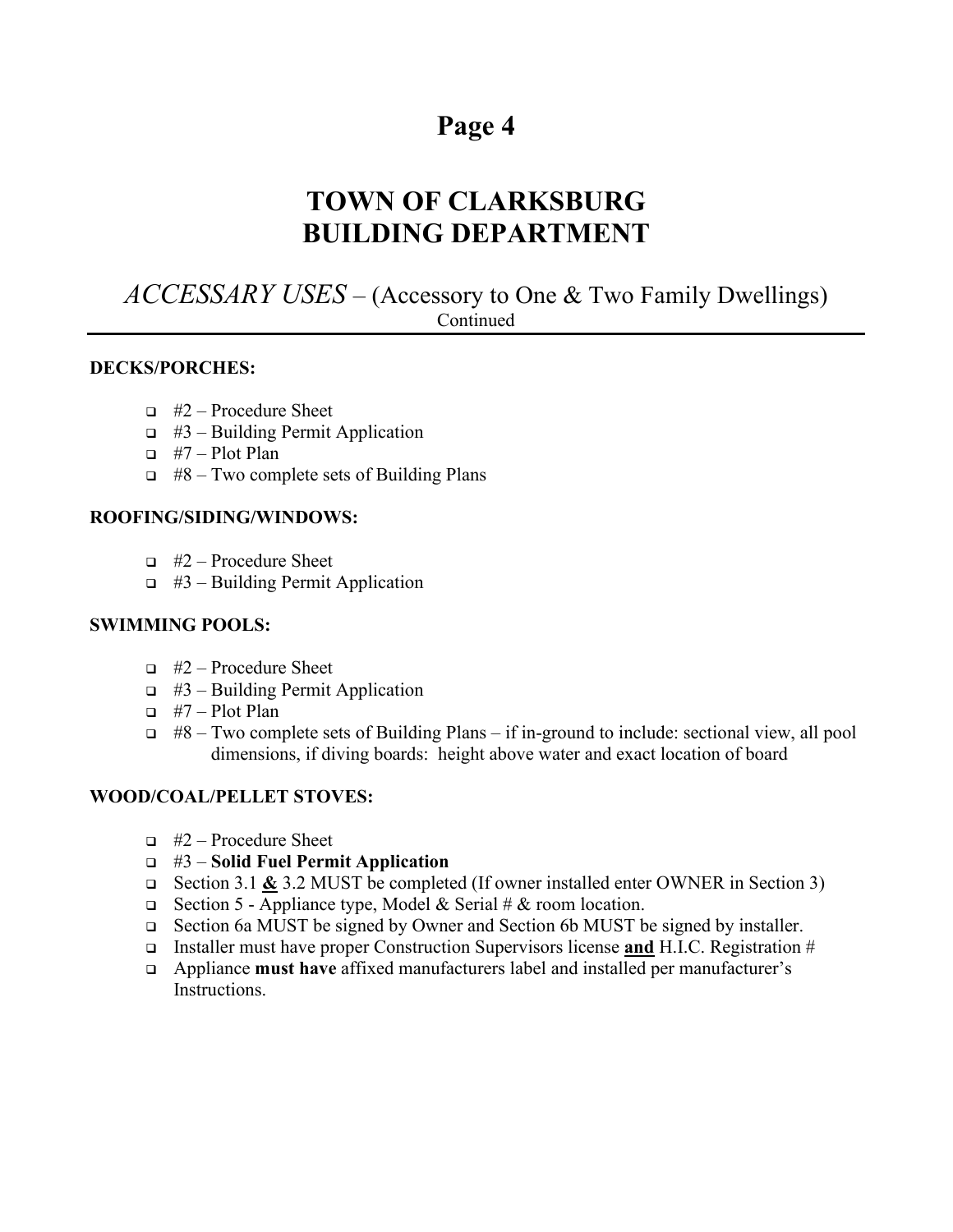### **Page 5** TOWN OF CLARKSBURG BUILDING DEPARTMENT REQUIRED DOCUMENTS CHECK LIST *OTHER THAN* ONE & TWO FAMILY DWELLINGS

#### 1. Required Documents Check List.

- Attached: **ATTACH THIS FORM**.
- **NOTE: Failure to comply with ALL required documents SHALL result in denial of permit.**
- 2. Procedure Sheet (See Zoning Officer for Procedure Sheet)
	- Completed Procedure Sheet **with all required department signatures attached.**
- 3. **Commercial** Building Permit Application. (**DO NOT** use 1 & 2 Family dwelling application)
	- All items in **Section 1** through **Section 6b MUST** be completely filled out.
	- Property owner must sign all applications (**Section 2.1** and **Section 10a**).
	- **INCOMPLETE APPLICATIONS WILL BE RETURNED**.
- 4. Construction Control Document (Required for **ANY work** on buildings greater than 36,000 cu.ft. in volume). □ Attached
- 5. Sewage Disposal System (if structure requires new or enlarged system): Attach copy of **Disposal Works Permit** (Issued by the Board of Health).
- 6. Water Supply (if use will require water supply):
	- □ Attach copy of well completion report and water test (potable water).
- 7. Driveway Permit or Curb Cut (if new or changing existing): □ Attached copy of Driveway Permit, signed by the Highway Dept.
- 8. Site Plan Review (Planning Board, if required for project)
	- □ Attached copy of approved Site Plan Review.
- 9. Plot Plan (if new structure or increased footprint) to include:
	- Distance from building or additions to all **property lines** and other structures.
	- □ Parking, egress and drainage plans.
	- Well location, Septic location and Driveway location, when applicable.
	- □ All existing and proposed structures.
	- Street frontage and Lot size.
- 10. Three complete sets of Building Plans to include:
	- □ Use Group and Construction Type
	- $\Box$  Foundation Plan
	- Floor Plan (for each level)
	- All rooms labeled and all window sizes labeled
	- Exterior building elevations
	- $\Box$  Sectional / Skeleton view (footings to ridge line) with lumber dimensions
	- □ Fire detection and suppression system documents as per 780 CMR 9
	- Engineered spec sheet for all engineered products, i.e. LVL's, Trusses, Steel Beams, etc.
- 11. Energy Conservation Documents.
	- Attached copy of Energy Conservation Documents per **IECC 2015 Chapter 5** with Mass. Amendments.
- 12. Street Number / Address (E-911 Liaison officer)
	- On application and **posted on job site**